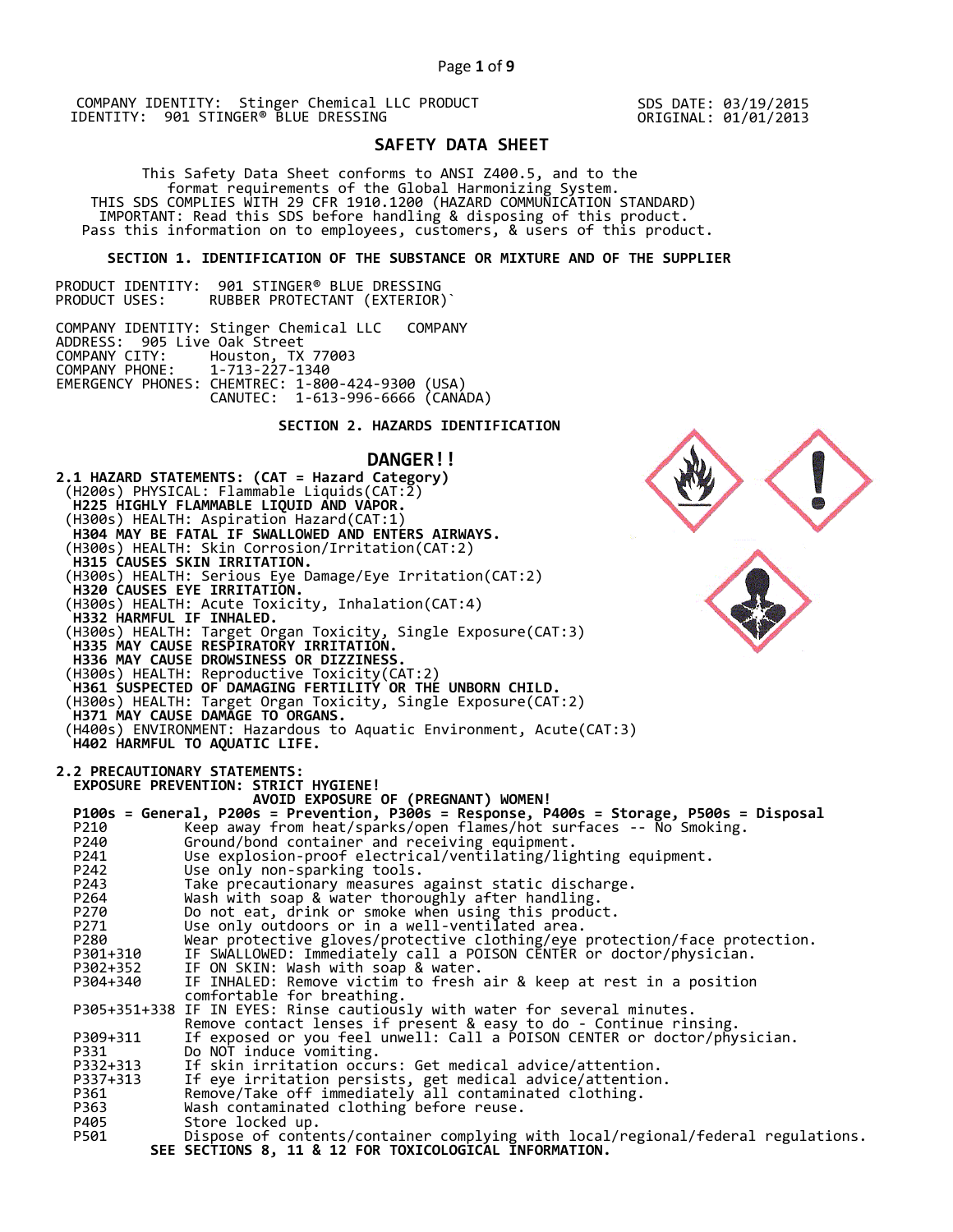| COMPANY IDENTITY: Stinger Chemical LLC       | SDS DATE: 03/19/2015 |
|----------------------------------------------|----------------------|
| PRODUCT IDENTITY: 901 STINGER® BLUE DRESSING | ORIGINAL: 01/01/2013 |

#### **SECTION 3. COMPOSITION/INFORMATION ON INGREDIENTS**

| MATERIAL                | CAS#           | <b>EINECS#</b>           | WT %        |
|-------------------------|----------------|--------------------------|-------------|
| Light Aliphatic Naphtha | *64742-89-8    | $\overline{\phantom{0}}$ | 40-80       |
| Polydimethylsiloxane    | 63148-62-9     |                          | 20-40       |
| Toluene                 | $108 - 88 - 3$ | $203 - 625 - 9$          | <b>A</b> -5 |

The specific chemical component identities and/or the exact component percentages of this material may be withheld as trade secrets. This information is made available to health professionals, employees, and designated representatives in accordance with the applicable provisions of 29 CFR 1910.1200̄ (I)(1).  $\overline{\phantom{a}}$ 

TRACE COMPONENTS: Trace ingredients (if any) are present in < 1% concentration, (< 0.1% for potential carcinogens, reproductive toxins, respiratory tract mutagens, and sensitizers). None of the trace ingredients contribute significant additional hazards at the concentrations that may be present in this product. All pertinent hazard information has been provided in this document, per the requirements of the Federal Occupational Safety and Health Administration Standard (29 CFR 1910.1200), U.S. State equivalents, and Canadian Hazardous Materials Identification System Standard (CPR 4).

### **SECTION 4. FIRST AID MEASURES**

4.1 MOST IMPORTANT SYMPTOMS/EFFECTS, ACUTE & CHRONIC: See Section 11 for symptoms/effects, acute & chronic.

4.2 GENERAL ADVICE:

 First Aid responders should pay attention to self-protection and use the recommended protective clothing (chemical resistant gloves, splash protection). If potential for exposure exists, refer to Section 8 for specific personal protective equipment.

4.3 EYE CONTACT:

 If this product enters the eyes, check for and remove any contact lenses. Open eyes while under gently running water. Use sufficient force to open eyelids. "Roll" eyes to expose more surface. <u>Minimum</u> flushing is for 15 minutes. Seek immediate medical attention.

4.4 SKIN CONTACT:

 If the product contaminates the skin, immediately begin decontamination with running water. <u>Minimum</u> flushing is for 15 minutes. Remove contaminated clothing, taking care not to contaminate eyes. If skin becomes irritated and irritation persists, medical attention may be necessary. Wash contaminated clothing before reuse, discard contaminated shoes.

4.5 INHALATION:

 After high vapor exposure, remove to fresh air. If breathing is difficult, give oxygen. If breathing has stopped, trained personnel should immediately begin artificial respiration. If the heart has stopped, trained personnel should immediately begin cardiopulmonary resuscitation (CPR). Seek immediate medical attention.

4.6 SWALLOWING:

 If swallowed, CALL PHYSICIAN OR POISON CONTROL CENTER FOR MOST CURRENT INFORMATION. If professional advice is not available, give two glasses of water to drink. DO NOT INDUCE VOMITING. Never induce vomiting or give liquids to someone who is unconscious, having convulsions, or unable to swallow. Seek immediate medical attention.

4.7 RESCUERS: Victims of chemical exposure must be taken for medical attention. Rescuers should be taken for medical attention, if necessary. Take a copy of label and SDS to physician or health professional with victim.

4.8 NOTES TO PHYSICIAN:

 There is no specific antidote. Treatment of overexposure should be directed at the control of symptoms and the clinical condition of the patient. Any material aspirated during vomiting may cause lung injury. Therefore, emesis should not be induced mechanically or pharmacologically. If it is considered necessary to evacuate the stomach contents, this should be done by means least likely to cause aspiration (such as: Gastric lavage after endotracheal intubation).

## **SECTION 5. FIRE FIGHTING MEASURES**

5.1 FIRE & EXPLOSION PREVENTIVE MEASURES: NO open flames, NO sparks, & NO smoking. Use a closed system, ventilation, explosion-proof electrical equipment, lighting. Do NOT use compressed air for filling, discharging, or handling.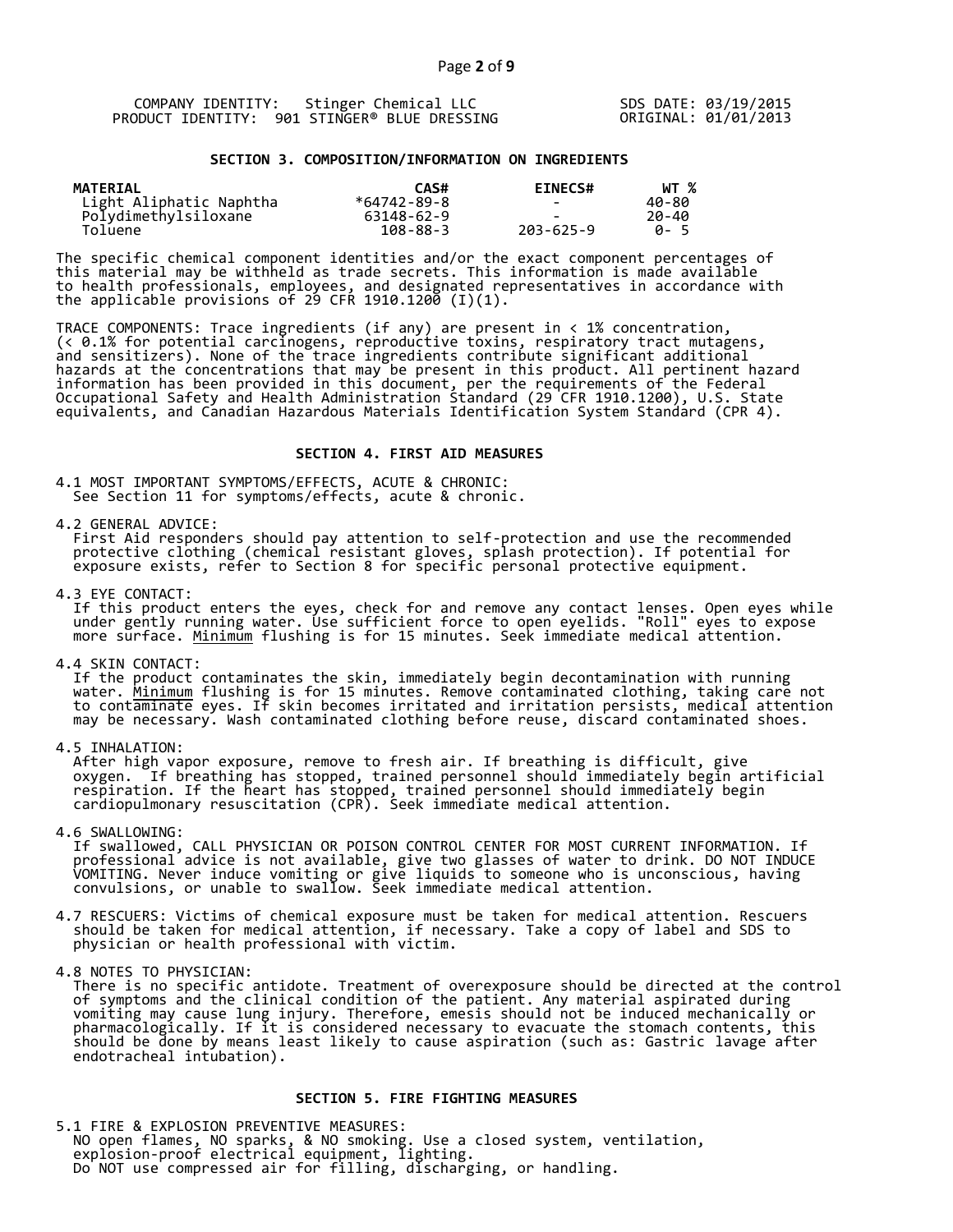SDS DATE: 03/19/2015 ORIGINAL: 01/01/2013

## **SECTION 5. FIRE FIGHTING MEASURES (CONTINUED)**

- 5.2 SUITABLE (& UNSUITABLE) EXTINGUISHING MEDIA: Use dry powder, AFFF, foam, carbon dioxide.
- 5.3 SPECIAL PROTECTIVE EQUIPMENT & PRECAUTIONS FOR FIRE FIGHTERS: Water spray may be ineffective on fire but can protect fire-fighters & cool closed containers. Use fog nozzles if water is used. Do not enter confined fire-space without full bunker gear. (Helmet with face shield, bunker coats, gloves & rubber boots).
- 5.4 SPECIFIC HAZARDS OF CHEMICAL & HAZARDOUS COMBUSTION PRODUCTS: EXTREMELY FLAMMABLE!! VAPORS CAN CAUSE FLASH FIRE Isolate from oxidizers, heat, sparks, electric equipment & open flame. Closed containers may explode if exposed to extreme heat. Applying to hot surfaces requires special precautions. Empty container very hazardous! Continue all label precautions!

#### **SECTION 6. ACCIDENTAL RELEASE MEASURES**

- 6.1 SPILL AND LEAK RESPONSE AND ENVIRONMENTAL PRECAUTIONS: Uncontrolled releases should be responded to by trained personnel using pre-planned procedures. No action shall be taken involving personal risk without suitable training. Keep unnecessary and unprotected personnel from entering spill area. Do not touch or walk through material. Avoid breathing vapor or mist. Provide adequate ventilation. Proper protective equipment should be used. In case of a spill, clear the affected area, protect people, and respond with trained personnel. ELIMINATE all ignition sources (no smoking, flares, sparks, or flames in immediate area).
- 6.2 PERSONAL PRECAUTIONS, PROTECTIVE EQUIPMENT, EMERGENCY PROCEDURES: The proper personal protective equipment for incidental releases (such as: 1 Liter of the product released in a well-ventilated area), use impermeable gloves, they should be Level B: **triple-gloves (rubber gloves and nitrile gloves over latex gloves), chemical resistant suit and boots, hard-hat, and Self-Contained Breathing Apparatus** specific for the material handled, goggles, face shield, and appropriate body protection. In the event of a large release, use impermeable gloves, specific for the material handled, chemically resistant suit and boots, and hard hat, and Self-Contained Breathing Apparatus or respirator.

 Personal protective equipment are required wherever engineering controls are not adequate or conditions for potential exposure exist. Select NIOSH/MSHA approved based on actual or potential airborne concentrations in accordance with latest OSHA and/or ANSI recommendations.

6.3 ENVIRONMENTAL PRECAUTIONS:

 Stop spill at source. Construct temporary dikes of dirt, sand, or any appropriate readily available material to prevent spreading of the material. Close or cap valves and/or block or plug hole in leaking container and transfer to another container. Keep from entering storm sewers and ditches which lead to waterways, and if necessary, call the local fire or police department for immediate emergency assistance.

- 6.4 METHODS AND MATERIAL FOR CONTAINMENT & CLEAN-UP: Absorb spilled liquid with polypads or other suitable absorbent materials. If necessary, neutralize using suitable buffering material, (acid with soda ash or base with phosphoric acid), and test area with litmus paper to confirm neutralization. Clean up with non-combustible absorbent (such as: sand, soil, and so on). Shovel up and place all spill residue in suitable containers. dispose of at an appropriate waste disposal facility according to current applicable laws and regulations and product characteristics at time of disposal (see Section 13 - Disposal Considerations).
- 

6.5 NOTIFICATION PROCEDURES:<br>In the event of a spill or accidental release, notify relevant authorities in accordance In the event of a spill or accidental release, notify relevant authorities in accordance with all applicable regulations. US regulations require reporting release of this material to the environment which exceed the applicable reportable quantity or oil spills which could reach any waterway including intermittent dry creeks. The National Response Center can be reached at (800)424-8802.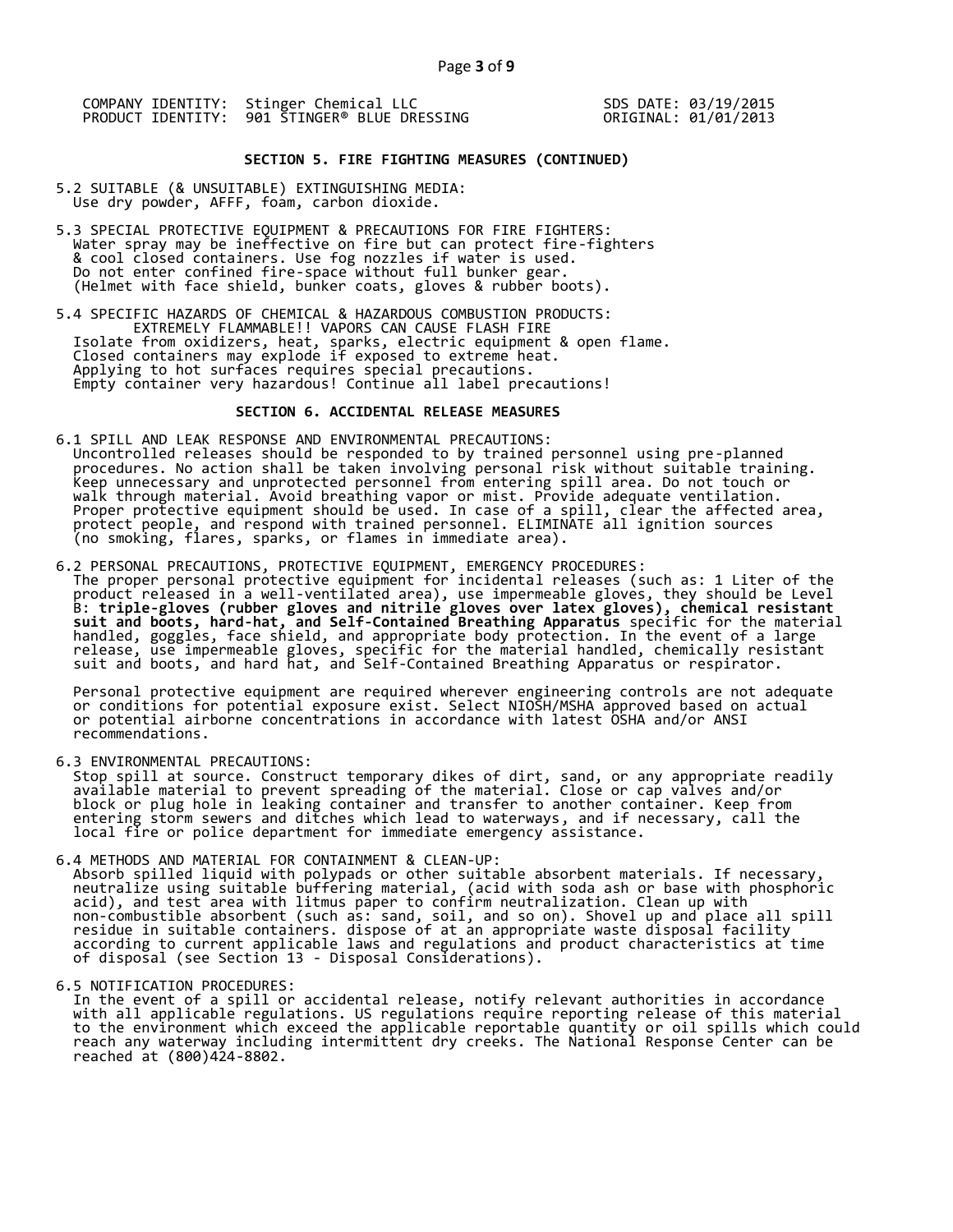SDS DATE: 03/19/2015 ORIGINAL: 01/01/2013

## **SECTION 7. HANDLING AND STORAGE**

 Isolate from oxidizers, heat, sparks, electric equipment & open flame. Use only with adequate ventilation. Avoid breathing of vapor or spray mist. Avoid contact with skin & eyes. Consult Safety Equipment Supplier. Wear goggles, face shield, gloves, apron & footwear impervious to material. Wash clothing before reuse. Avoid free fall of liquid. Ground containers when transferring. Do not flame cut, saw, drill, braze, or weld. Empty container very hazardous! Continue all label precautions! 7.1 PRECAUTIONS FOR SAFE HANDLING:

7.2 CONDITIONS FOR SAFE STORAGE, INCLUDING ANY INCOMPATIBILITIES: Vapors may ignite explosively & spread long distances. Prevent vapor buildup. Put out pilot lights & turn off heaters, electric equipment & other ignition sources during use & until all vapors are gone. Keep in fireproof surroundings. Keep separated from strong oxidants. Do not store above 49 C/120 F. Keep container tightly closed & upright when not in use to prevent leakage.

7.3 NONBULK: CONTAINERS:

 Store containers in a cool, dry location, away from direct sunlight, sources of intense heat, or where freezing is possible. Material should be stored in secondary containers or in a diked area, as appropriate. Store containers away from incompatible chemicals (see Section 10, Stability and Reactivity). Post warning and "NO SMOKING" signs in storage and use areas, as appropriate. Empty containers should be handled with care. Never store food, feed, or drinking water in containers which held this product.

7.4 BULK CONTAINERS:

 All tanks and pipelines which contain this material must be labeled. Perform routine maintenance on tanks or pipelines which contain this product. Report all leaks immediately to the proper personnel.

7.5 TANK CAR SHIPMENTS:

 Tank cars carrying this product should be loaded and unloaded in strict accordance with tank-car manufacturer's recommendation and all established on-site safety procedures. Appropriate personal protective equipment must be used (see Section 8, Engineering Controls and Personal Protective Equipment.). All loading and unloading equipment must be inspected, prior to each use. Loading and unloading operations must be attended, at all times. Tank cars must be level, brakes must be set or wheels must be locked or blocked prior to loading or unloading. Tank car (for loading) or storage tanks (for unloading) must be verified to be correct for receiving this product and be properly prepared, prior to starting the transfer operations. Hoses must be verified to be in the correct positions, before starting transfer operations. A sample (if required) must be taken and verified (if required) prior to starting transfer operations. All lines must be blown-down and purged before disconnecting them from the tank car or vessel.

7.6 PROTECTIVE PRACTICES DURING MAINTENANCE OF CONTAMINATED EQUIPMENT: Follow practices indicated in Section 6 (Accidental Release Measures). Make certain application equipment is locked and tagged-out safely. Always use this product in areas where adequate ventilation is provided. Collect all rinsates and dispose of according to applicable Federal, State, Provincial, or local procedures.

7.7 EMPTY CONTAINER WARNING:

 Empty containers may contain residue and can be dangerous. Do not attempt to refill or clean containers without proper instructions. Empty drums should be completely drained and safely stored until appropriately reconditioned or disposed. Empty containers should be taken for recycling, recovery, or disposal through suitably qualified or licensed contractor and in accordance with governmental regulations. **DO NOT PRESSURIZE, CUT, WELD, BRAZE, SOLDER, DRILL, GRIND, OR EXPOSE SUCH CONTAINERS TO HEAT, FLAME, SPARKS, STATIC ELECTRICITY, OR OTHER SOURCES OF IGNITION. THEY MAY BURST AND CAUSE INJURY OR DEATH.**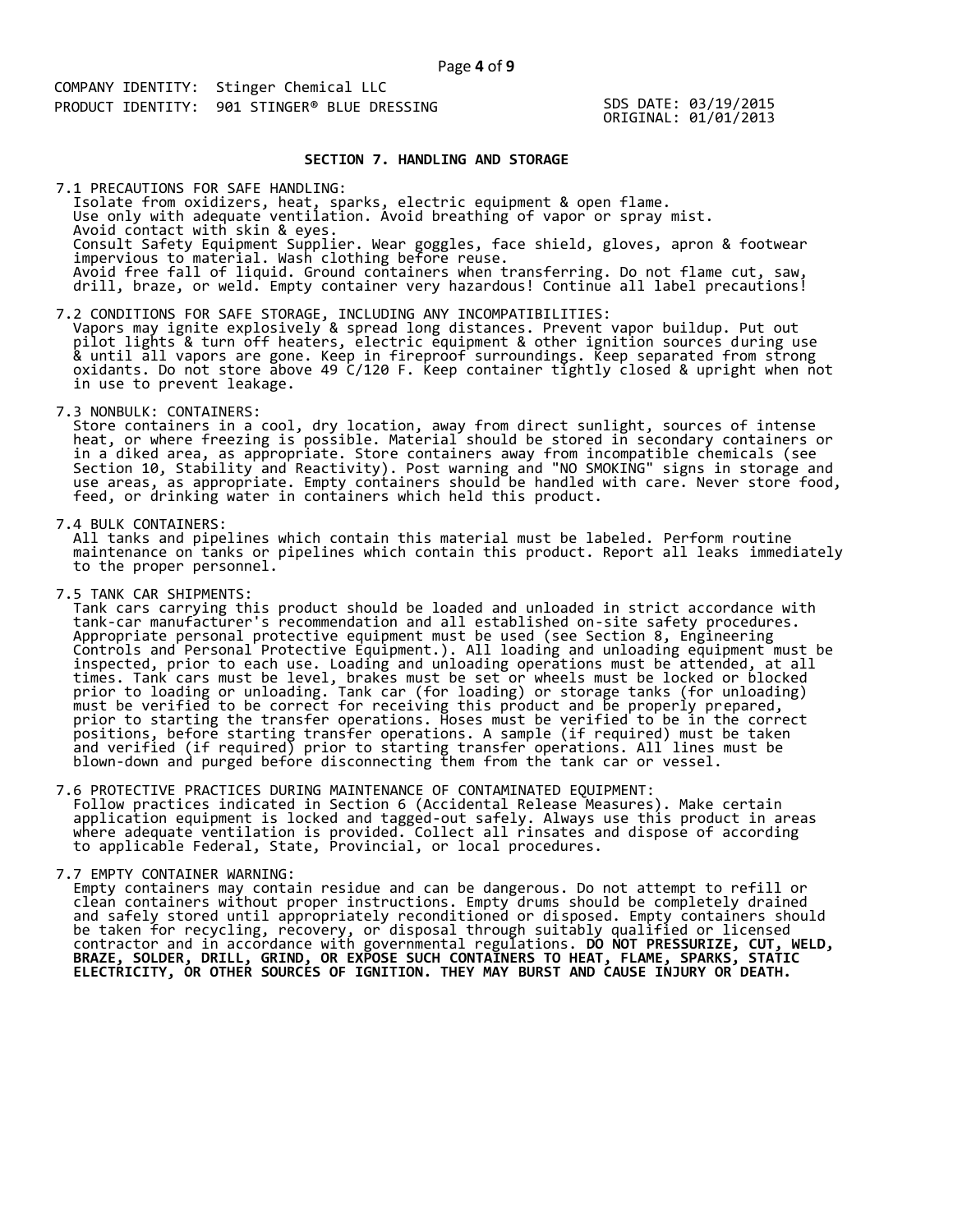SDS DATE: 03/19/2015 ORIGINAL: 01/01/2013

# **SECTION 8. EXPOSURE CONTROLS/PERSONAL PROTECTION**

|  |  | <b>8.1 EXPOSURE LIMITS:</b> |
|--|--|-----------------------------|
|  |  |                             |

| <b>MATERIAL</b>            | CAS#              | <b>EINECS#</b>                                  | TWA (OSHA)                      | TLV (ACGIH)                     |
|----------------------------|-------------------|-------------------------------------------------|---------------------------------|---------------------------------|
| Light Aliphatic Naphtha    | $*64742 - 89 - 8$ | <b>Contract Contract</b>                        | 500 ppm                         | 300 ppm                         |
| Polydimethylsiloxane       | 63148-62-9        |                                                 | None Known                      | None Known                      |
| Toluene                    | 108-88-3          |                                                 | 203-625-9 None Known            | 50 ppm A4                       |
| <b>MATERIAL</b><br>Toluene | CAS#              | <b>EINECS#</b><br>108-88-3 203-625-9 None Known | <b>CEILING STEL(OSHA/ACGIH)</b> | <b>HAP</b><br>None Known<br>Yes |
|                            |                   |                                                 |                                 |                                 |

 In addition, using manufacturers' data, based on EPA Method 311, the following EPA Hazardous Air Pollutants may be present in trace amounts (less than 0.1%): Benzene, Mixed Xylenes, Ethylbenzene

#### **8.2 APPROPRIATE ENGINEERING CONTROLS:**

RESPIRATORY EXPOSURE CONTROLS

 Airborne concentrations should be kept to lowest levels possible. If vapor, dust or mist is generated and the occupational exposure limit of the product, or any component of the product, is exceeded, use appropriate NIOSH or MSHA approved air purifying or air-supplied respirator authorized in 29 CFR 1910.134, European Standard EN 149, or applicable State regulations, after determining the airborne concentration of the contaminant. Air supplied respirators should always be worn when airborne concentration of the contaminant or oxygen content is unknown. Maintain airborne contaminant concentrations below exposure limits. If adequate ventilation is not available or there is potential for airborne exposure above the exposure limits, a respirator may be worn up to the respirator exposure limitations, check with respirator equipment manufacturer's recommendations/limitations. For particulates, a particulate respirator (NIOSH Type N95 or better filters) may be worn. If oil particles (such as: lubricants, cutting fluids, glycerine, and so on) are present, use a NIOSH Type R or P filter. For a higher level of protection, use positive pressure supplied air respiration protection or Self-Contained Breathing Apparatus or if oxygen levels are below 19.5% or are unknown.

 EMERGENCY OR PLANNED ENTRY INTO UNKNOWN CONCENTRATIONS OR IDLH CONDITIONS Positive pressure, full-face piece Self-Contained Breathing Apparatus; or positive pressure, full-face piece Self-Contained Breathing Apparatus with an auxilliary positive pressure Self-Contained Breathing Apparatus.

VENTILATION<br>LOCAL EXHAUST: Necessary MECHANICAL (GENERAL): Necessary SPECIAL: None OTHER: None Please refer to ACGIH document, "Industrial Ventilation, A Manual of Recommended Practices", most recent edition, for details.

# **8.3 INDIVIDUAL PROTECTION MEASURES, SUCH AS PERSONAL PROTECTIVE EQUIPMENT:**

#### EYE PROTECTION:

 Safety eyewear complying with an approved standard should be used when a risk assessment indicates this is necessary to avoid exposure to liquid splashes, mists or dusts. If contact is possible, chemical splash goggles should be worn, when a higher degree of protection is necessary, use splash goggles or safety glasses. Face-shields are recommended when the operation can generate splashes, sprays or mists.

#### HAND PROTECTION:

 Use gloves chemically resistant to this material. Glove must be inspected prior to use. Preferred examples: Butyl rubber, Chlorinated Polyethylene, Polyethylene, Ethyl vinyl alcohol laminate ("EVAL"), Polyvinyl alcohol ("PVA"). Examples of acceptable glove barrier materials include: Natural rubber ("latex"), Neoprene, Nitrile/butadiene rubber ("nitrile") or ("NBR"), Polyvinyl chloride ("PVC") or "vinyl"), Viton. Chemical-resistant, impervious gloves complying with an approved standard should be worn at all times when handling chemical products if a risk assessment indicates this is necessary. Considering the parameters specified by the glove manufacturer, check during use that the gloves are still retaining their protective properties. It should be noted that the time to breakthrough for any glove material may be different for different glove manufacturers. In the case of mixtures, consisting of several substances, the protection time of the gloves cannot be accurately estimated. Use proper glove removal technique (without touching glove's outer surface) to avoid skin contact with this product. Dispose of contaminated gloves after use in accordance with applicable laws and good practices. Wash and dry hands.

#### BODY PROTECTION:

 Use body protection appropriate for task. Cover-all, rubber aprons, or chemical protective clothing made from impervious materials are generally acceptable, depending on the task.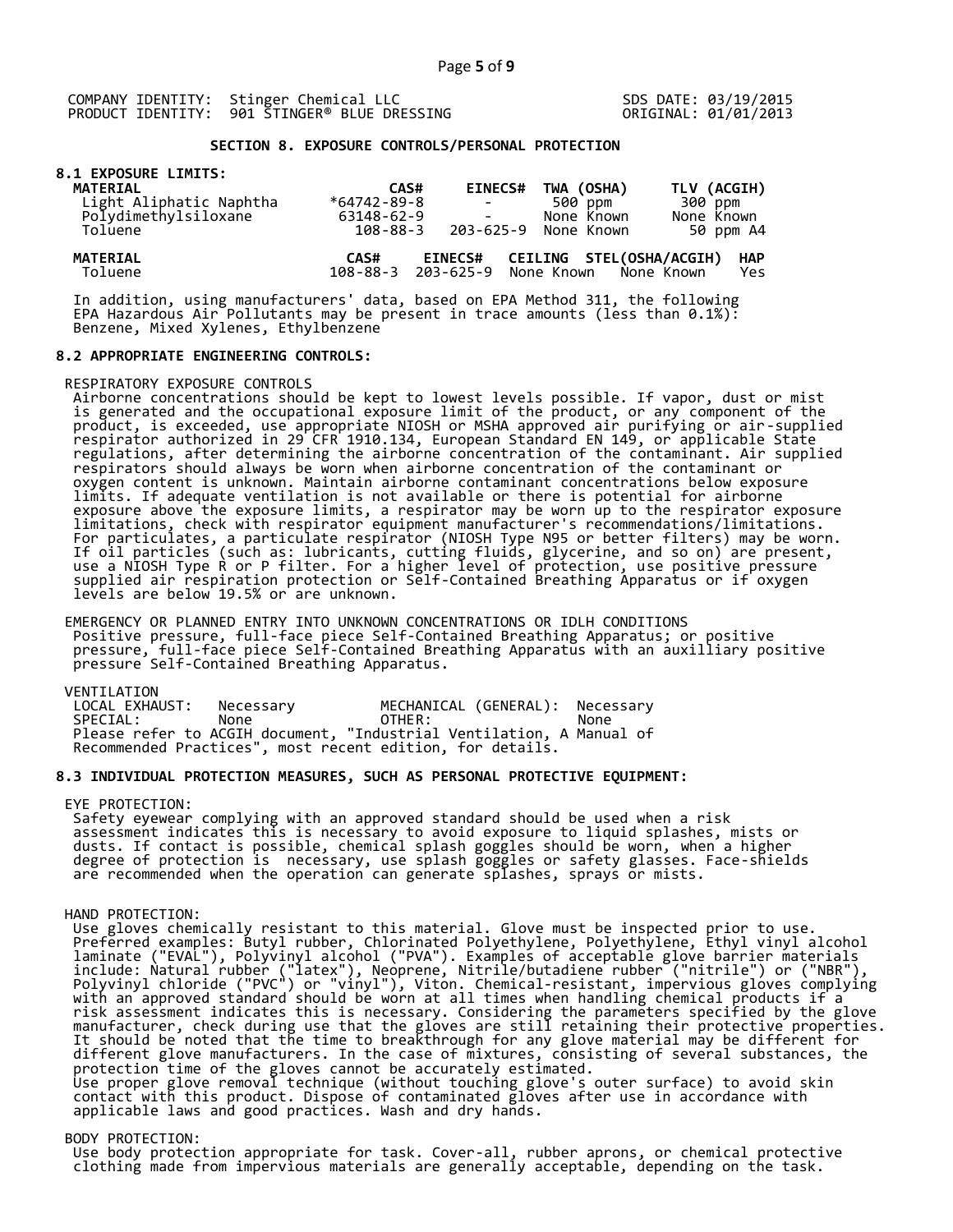SDS DATE: 03/19/2015 ORIGINAL: 01/01/2013

## **SECTION 8. EXPOSURE CONTROLS/PERSONAL PROTECTION (CONTINUED)**

WORK & HYGIENIC PRACTICES:

 Wash hands, forearms and face thoroughly after handling chemical products, before eating, smoking and using toilet facilities and at the end of the working period. Provide readily accessible eye wash stations & safety showers. Remove clothing that becomes contaminated. Destroy contaminated leather articles. Launder or discard contaminated clothing.

## **SECTION 9. PHYSICAL & CHEMICAL PROPERTIES**

APPEARANCE: ODOR:<br>ODOR THRESHOLD: Liquid, Blue Watermelon<br>Not Available ODOR THRESHOLD: Not Available pH (Neutrality): Not Available is a set of  $\mathbb N$ MELTING POINT/FREEZING POINT: Not Available  $8888122* C / 192192252* F (*=End Point)  
-6 C / 20 F (TCC)$ FLASH POINT (TEST METHOD): -6 C / 20 F (TCC) EVAPORATION RATE (n-Butyl Acetate=1): Not Applicable FLAMMABILITY CLASSIFICATION: Class I B LOWER FLAMMABLE LIMIT IN AIR (% by vol): 1.2 UPPER FLAMMABLE LIMIT IN AIR (% by vol): Not Available VAPOR PRESSURE (mm of Hg)@20 C 34.0 VAPOR DENSITY (air=1): 3.4 GRAVITY @ 68/68 F / 20/20 C: DENSITY: 0.808 SPECIFIC GRAVITY (Water=1): 0.809 POUNDS/GALLON: 6.741 WATER SOLUBILITY: Negligible PARTITION COEFFICIENT (n-Octane/Water): Not Available AUTO IGNITION TEMPERATURE: 290 C / 555 F DECOMPOSITION TEMPERATURE: Not Available TOTAL VOC'S (TVOC)\*: 70.0 Vol% / 515.2 g/L / 4.2 Lbs/Gal NONEXEMPT VOC'S (CVOC)\*: 70.0 Vol% / 515.2 g/L / 4.2 Lbs/Gal HAZARDOUS AIR POLLUTANTS (HAPS): 3.5 Wt% / 29.8 g/L / .2 Lbs/Gal NONEXEMPT VOC PARTIAL PRESSURE (mm of Hg @ 20 C) 0.0 VISCOSITY @ 20 C (ASTM D445): Not Available \* Using CARB (California Air Resources Board Rules).

# **SECTION 10. STABILITY & REACTIVITY**

10.1 REACTIVITY & CHEMICAL STABILITY: Stable under normal conditions, no hazardous reactions when kept from incompatibles.

10.2 POSSIBILITY OF HAZARDOUS REACTIONS & CONDITIONS TO AVOID: Isolate from oxidizers, heat, sparks, electric equipment & open flame.

10.3 INCOMPATIBLE MATERIALS: Reacts violently with strong oxidants, causing fire & explosion hazard. Attacks many plastics, coatings.

10.4 HAZARDOUS DECOMPOSITION PRODUCTS: Carbon Monoxide, Carbon Dioxide, Silicon Dioxide from burning.

10.5 HAZARDOUS POLYMERIZATION: Will not occur.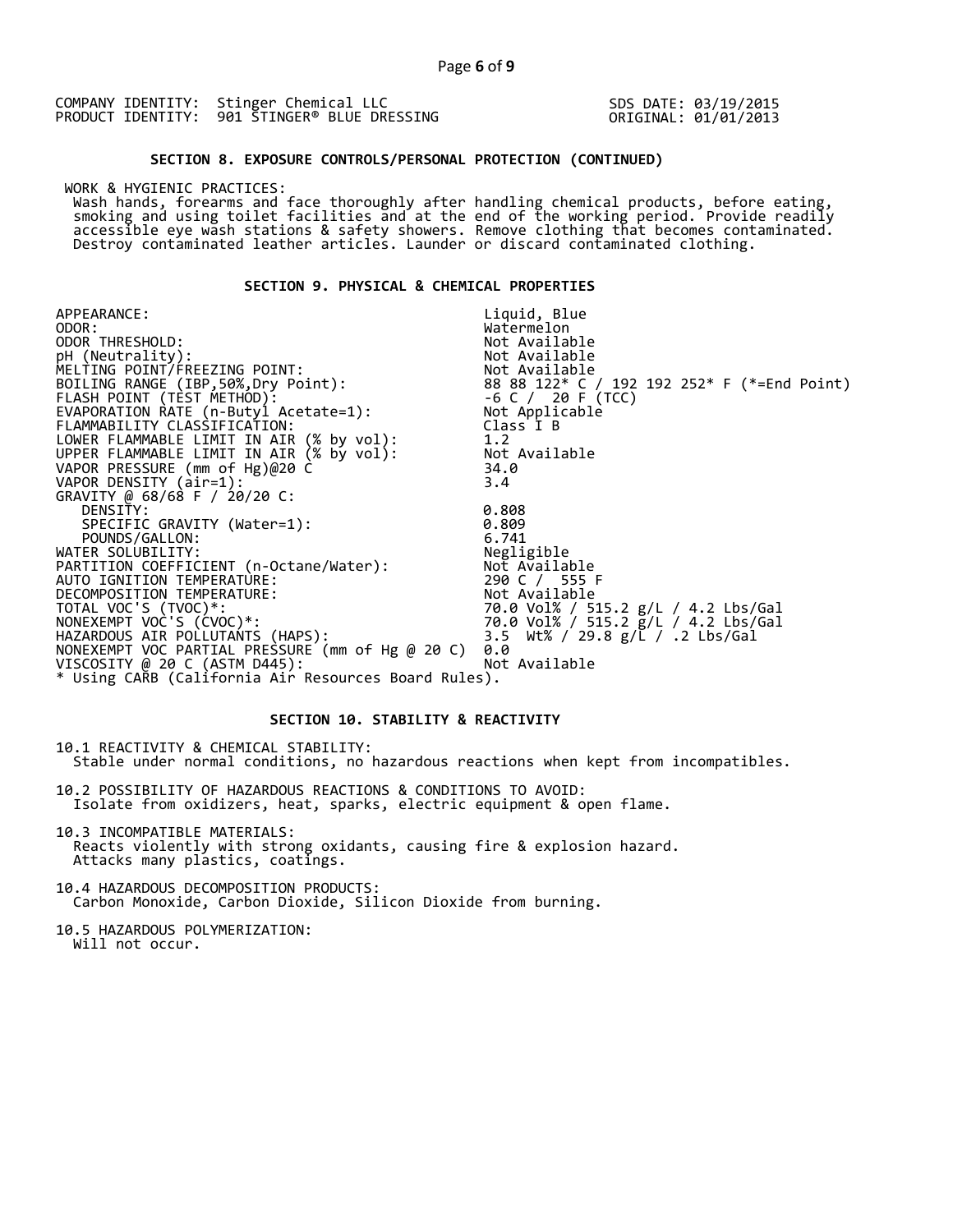SDS DATE: 03/19/2015 ORIGINAL: 01/01/2013

## **SECTION 11. TOXICOLOGICAL INFORMATION**

## **11.1 ACUTE HAZARDS**

 11.11 EYE & SKIN CONTACT: Primary irritation to skin, defatting, dermatitis. Absorption thru skin increases exposure. Primary irritation to eyes, redness, tearing, blurred vision. Liquid can cause eye irritation. Wash thoroughly after handling.

11.12 INHALATION:

 Anesthetic. Irritates respiratory tract. Acute overexposure can cause serious nervous system depression. Vapor harmful. Acute overexposure can cause harm to affected organs by routes of entry. Use of alcoholic beverages enhances the harmful effect.

11.13 SWALLOWING:

 **ASPIRATION HAZARD!** Harmful or fatal if swallowed. Do NOT induce vomiting. If spontaneous vomiting occurs, keep victim's head below the waist to prevent aspiration. Swallowing can cause abdominal irritation, nausea, vomiting & diarrhea. The symptoms of chemical pneumonitis may not show up for a few days.

## **11.2 SUBCHRONIC HAZARDS/CONDITIONS AGGRAVATED**

 MEDICAL CONDITIONS AGGRAVATED BY EXPOSURE: Pre-existing disorders of any target organs mentioned in this Document can be aggravated by over-exposure by routes of entry to components of this product. Persons with these disorders should avoid use of this product.

## **11.3 CHRONIC HAZARDS**

 11.31 CANCER, REPRODUCTIVE & OTHER CHRONIC HAZARDS: Pregnant women should avoid use. May cause birth defects. Leukemia been reported in humans from Benzene. This product contains less than 77 ppm of Benzene. Not considered hazardous in such low concentrations. Absorption thru skin may be harmful. Depending on degree of exposure, periodic medical examination is indicated.

11.32 TARGET ORGANS: May cause damage to target organs, based on animal data.

11.33 IRRITANCY: Irritating to contaminated tissue.

11.34 SENSITIZATION: No component is known as a sensitizer.

11.35 MUTAGENICITY: No known reports of mutagenic effects in humans.

11.36 EMBRYOTOXICITY: No known reports of embryotoxic effects in humans.

11.37 TERATOGENICITY: No known reports of teratogenic effects in humans.

11.38 REPRODUCTIVE TOXICITY: No known reports of reproductive effects in humans.

 A MUTAGEN is a chemical which causes permanent changes to genetic material (DNA) such that the changes will propagate across generational lines. An EMBRYOTOXIN is a chemical which causes damage to a developing embryo (such as: within the first 8 weeks of pregnancy in humans), but the damage does not propagate across generational lines. A TERATOGEN is a chemical which causes damage to a developing fetus, but the damage does not propagate across generational lines. A REPRODUCTIVE TOXIN is any substance which interferes in any way with the reproductive process.

#### **11.4 MAMMALIAN TOXICITY INFORMATION**

No mammalian information is available on this product.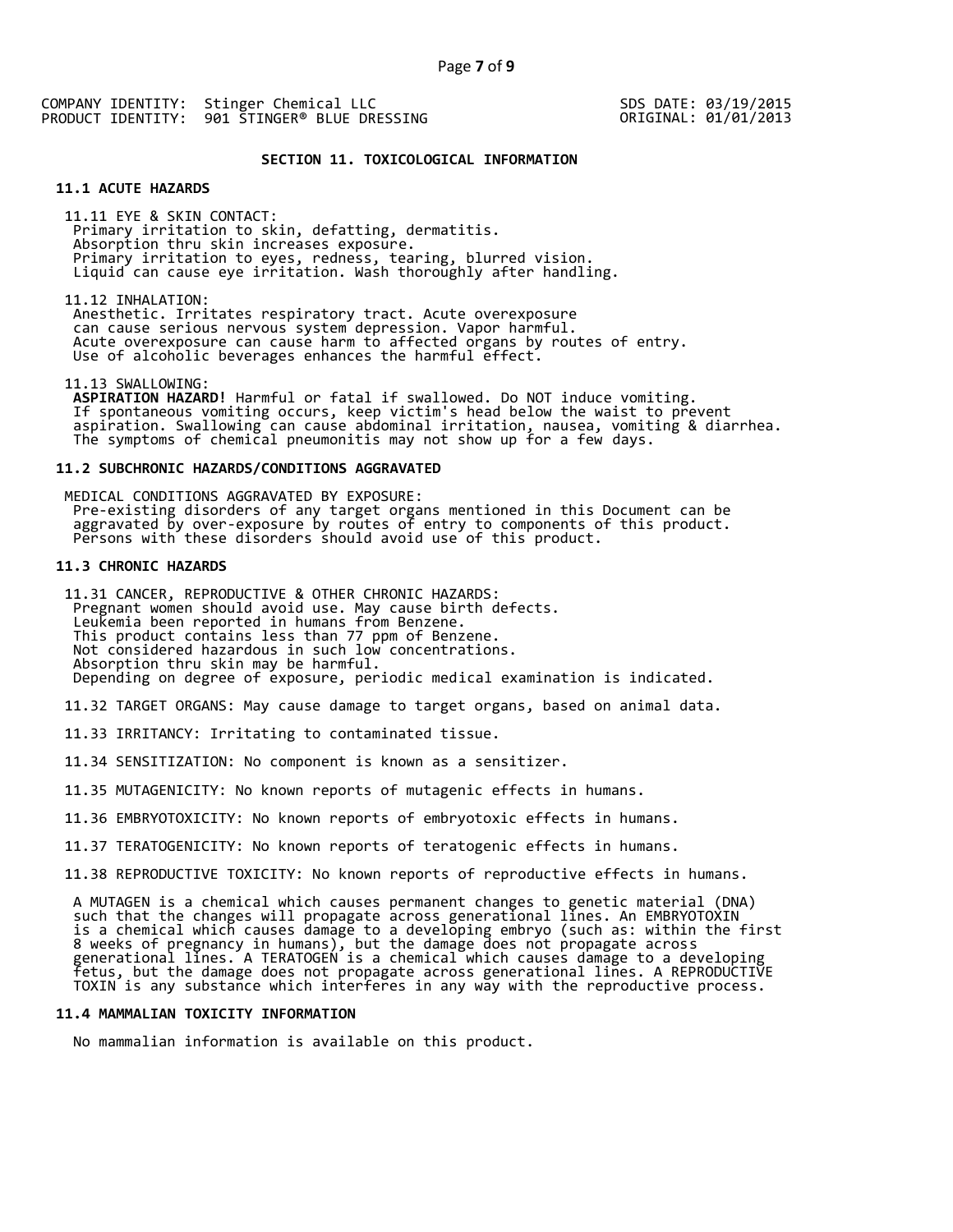SDS DATE: 03/19/2015 ORIGINAL: 01/01/2013

#### **SECTION 12. ECOLOGICAL INFORMATION**

**12.1 ALL WORK PRACTICES MUST BE AIMED AT ELIMINATING ENVIRONMENTAL CONTAMINATION.** 

12.2 EFFECT OF MATERIAL ON PLANTS AND ANIMALS: This product may be harmful or fatal to plant and animal life if released into the environment. Refer to Section 11 (Toxicological Information) for further data on the effects of this product's components on test animals.

12.3 EFFECT OF MATERIAL ON AQUATIC LIFE: The most sensitive known aquatic group to any component of this product is: Juvenile Rainbow Trout are adversely affected by components of this product. The substance is toxic to aquatic organisms.

12.4 MOBILITY IN SOIL Mobility of this material has not been determined.

12.5 DEGRADABILITY This product is partially biodegradable.

12.6 ACCUMULATION Bioaccumulation of this product has not been determined.

# **SECTION 13. DISPOSAL CONSIDERATIONS**

The generation of waste should be avoided or minimized wherever possible. Dispose of surplus and non-recyclable products via a licensed waste disposal contractor. Waste should not be disposed of untreated to the sewer unless fully compliant with the requirements of all authorities with jurisdiction. Waste packaging should be recycled. Incineration or landfill should only be considered when recycling is not feasible. This material and its container must be disposed of in a safe way. Care should be taken when handling emptied containers that have not been cleaned or rinsed out. Empty containers and liners may retain some product residues. Vapor from some product residues may create a highly flammable or explosive atmosphere inside the container. **DO NOT PRESSURIZE, CUT, WELD, BRAZE, SOLDER, DRILL, GRIND, OR EXPOSE USED CONTAINERS TO HEAT, FLAME, SPARKS, STATIC ELECTRICITY, OR OTHER SOURCES OF IGNITION. THEY MAY BURST AND CAUSE INJURY OR DEATH.** Avoid dispersal of spilled material and runoff and contact with soil, waterways, drains and sewers. Processing, use or contamination may change the waste disposal requirements. Do not dispose of on land, in surface waters, or in storm drains. Waste should be recycled or disposed of in accordance with regulations. Large amounts should be collected for reuse or consigned to licensed hazardous waste haulers for disposal. **ALL DISPOSAL MUST BE IN ACCORDANCE WITH ALL FEDERAL, STATE, PROVINCIAL, AND LOCAL REGULATIONS. IF IN DOUBT, CONTACT PROPER AGENCIES. EPA CHARACTERISTIC: D001** 

## **SECTION 14. TRANSPORT INFORMATION**

IF > 28571 LB / 12986 KG OF THIS PRODUCT IS IN 1 CONTAINER, IT EXCEEDS THE RQ OF TOLUENE. "RQ" MUST BE PUT BEFORE THE DOT SHIPPING NAME.

| MARINE POLLUTANT: No |                                                                    |
|----------------------|--------------------------------------------------------------------|
|                      | DOT/TDG SHIP NAME: UN1268, Petroleum distillates, n.o.s., 3, PG-II |
| DRUM LABEL:          | (FLAMMABLE LIQUID)                                                 |
| IATA / ICAO:         | UN1268, Petroleum distillates, n.o.s., 3, PG-II                    |
| IMO / IMDG:          | UN1268, Petroleum distillates, n.o.s., 3, PG-II                    |
|                      | EMERGENCY RESPONSE GUIDEBOOK NUMBER: 128                           |

#### **SECTION 15. REGULATORY INFORMATION**

**15.1 EPA REGULATION: SARA SECTION 311/312 HAZARDS: Acute Health, Fire** 

 All components of this product are on the TSCA list. SARA Title III Section 313 Supplier Notification This product contains the indicated <\*> toxic chemicals subject to the reporting requirements of Section 313 of the Emergency Planning & Community Right-To-Know Act of 1986 & of 40 CFR 372. This information must be included in all MSDSs that are copied and distributed for this material.

| SARA TITLE III INGREDIENTS |  |  |
|----------------------------|--|--|
| *Toluene                   |  |  |